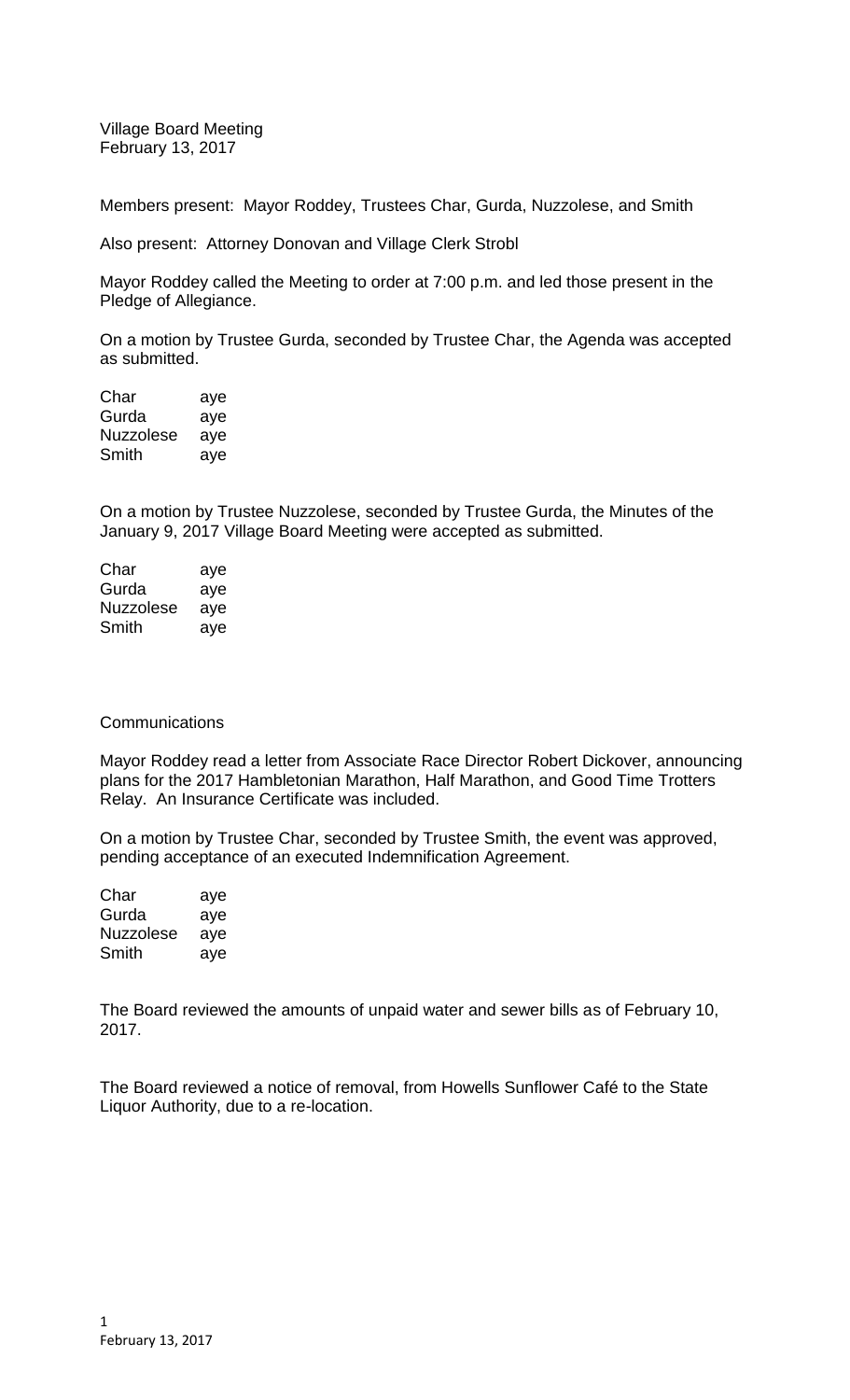Mayor Roddey read a request from the Goshen Chamber of Commerce to erect a sign in the Village Square announcing the upcoming Goshen Community Home & Garden Show.

On a motion by Trustee Nuzzolese, seconded by Trustee Char, the request was approved.

Char aye Gurda aye Nuzzolese aye Smith aye

Items of Business

On a motion by Trustee Gurda, seconded by Trustee Smith, the Mayor is hereby authorized to sign a contract between the Village of Goshen Police Department and the Orange County Department of Social Services Investigation Unit, for the assignment of a Police Officer for the period of October 1, 2016 through September 30, 2021.

| Char      | aye |
|-----------|-----|
| Gurda     | aye |
| Nuzzolese | aye |
| Smith     | aye |

On a motion by Trustee Smith, seconded by Trustee Char, bills as examined by members of the Board were approved in accordance with Abstract 2016/2017 number 6, check numbers 11555 through 11851, in the amount of \$1,579,158.70, and wire transfer #62 in the amount of \$43,107.50, for a grand total of \$1,621,981.70.

| Char      | aye |
|-----------|-----|
| Gurda     | aye |
| Nuzzolese | aye |
| Smith     | aye |

On a motion by Trustee Char, seconded by Trustee Gurda, Cynthia Cecconello, Manuel Orellana, Manuel A. Orellana, and Brian Ritchings are hereby authorized to attend the New York Rural Water Association Wastewater/Water Training Session on Simple Microscope Applications, in New Hampton NY on April 20, 2017. The total cost is \$64.00 and the NYS DEC is expected to award 6.0 contact hours toward recertification.

| Char      | aye |
|-----------|-----|
| Gurda     | aye |
| Nuzzolese | aye |
| Smith     | aye |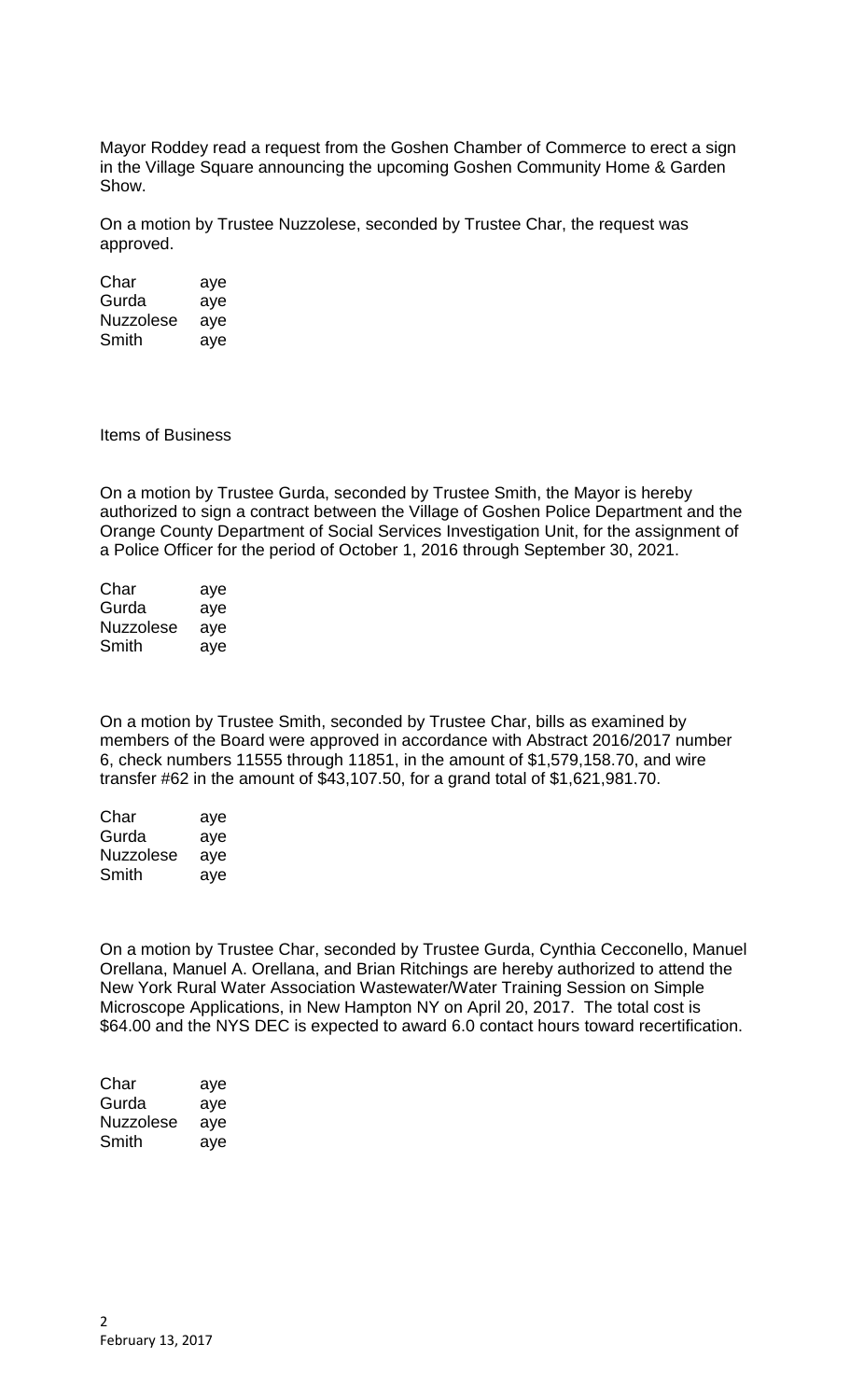Attorney Donovan reviewed a Developer's Agreement, proposed by Wainco Goshen 1031, LLC, (111-10-17.2), "Village Place".

The following was moved by Trustee Char, and seconded by Trustee Smith; subject to the installation of a fire sprinkler detector check assembly with a water meter at Building #1, to remedy an outstanding violation/non-conforming condition:

**WHEREAS**, Wainco Goshen 1031, LLC, ("Wainco") a duly constituted New York Limited Liability Company having an office for the transaction of business at 75 South Orange Avenue, Suite 218, South Orange, New Jersey, is the owner of certain unimproved real property located in the Village of Goshen which property is more particularly described on the tax map as Section 111, Block 10, Lot 17.2 ("the property"); and

**WHEREAS**, the property is contained within and is encumbered by that certain site plan approval issued by the Village of Goshen Planning Board in November of 2006 pursuant to which site plan approval was issued providing for the creation of 48 agerestricted condominiums; and

**WHEREAS,** the age restriction requirement was subsequently removed in 2009 by a decision and resolution duly issued by the Village of Goshen Zoning Board of Appeals; and

**WHEREAS**, the property is further encumbered by a condition in the site plan approval resolution providing that all of the density allocable to the property is fully and completely transferred to the other tax parcel shown on and subject to the site plan approval thereby eliminating any unit density from the property; and

**WHEREAS**, in addition to the transfer of the density, a further condition of the site plan approval was an Irrevocable Offer of Dedication of the property to the Village for potential future municipal purposes; and

**WHEREAS**, after the lapse of nearly 10 years, no municipal purpose has been identified for the parcel in question; and

**WHEREAS**, Wainco has now approached the Village Board to determine if the Irrevocable Offer of Dedication could be released so as to allow the potential development of this parcel by the construction of additional residential apartment units subject to any and all required approvals from the Village Zoning Board of Appeals, Village Planning Board as well as any other municipal board or agency having jurisdiction; and

**WHEREAS**, the Village has undertaken due diligence in an attempt to ascertain the monetary value that may be associated with the release of the Irrevocable Offer of Dedication; and

**WHEREAS**, the due diligence undertaken has resulted in the the conclusion that it is not feasible to objectively assign a value to the release of an Irrevocable Offer of Dedication to a parcel of property that currently is not able to be built upon as a result of the prior site plan approval; and

**WHEREAS,** accordingly the Village and Wainco have entered into negotiations wherein and whereby Wainco has agreed to offer value for the release of the Irrevocable Offer of Dedication and the Village of Goshen hereby determines to accept said offer in view of the fact that the parcel is not required for any municipal purpose and further in accordance with the terms, provisions and conditions of that certain document entitled "Developer Agreement" attached hereto and made part hereof;.